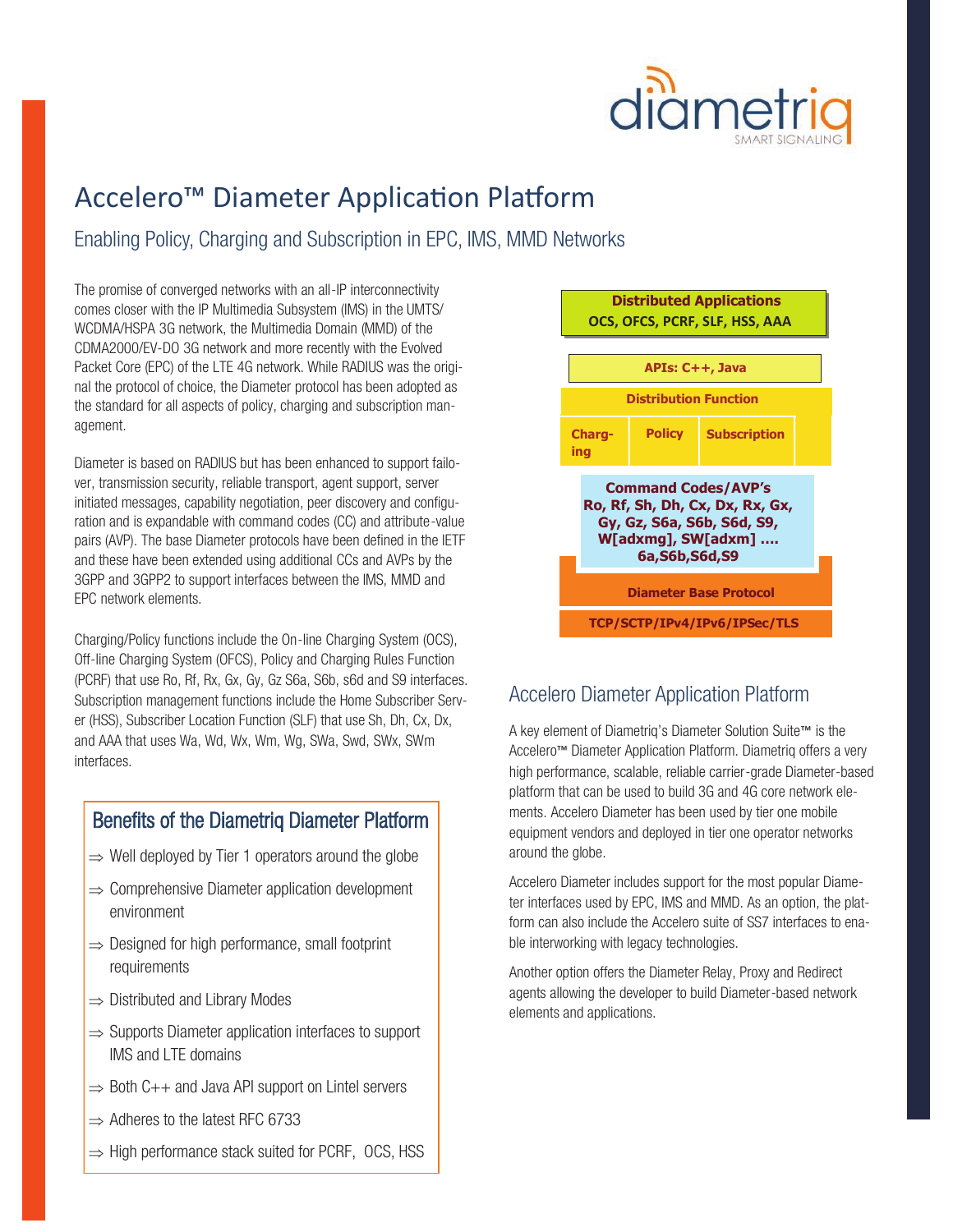# Accelero™ Diameter Application Platform



#### Object-Oriented API

The Diameter protocol and applications are specified with a set of commands (or messages). Each command contains a set of Attribute Value Pairs (AVP). The Accelero Diameter implementation provides a user-friendly API that provides classes for each command, AVPs and the complex types. Simple Set, Get and Print methods are provided to enable access to the AVPs.

This interface provides a type-safe programming approach. Cumbersome searching within a command to retrieve the elements and the onerous task of encoding tags, etc. is completely abstracted from the developer. This results in clean, easy-to-use code.

The API also provides a flexible mechanism to support known vendor -specific extensions in this uniform format. Any unknown extensions received during runtime can be passed to the application for inspection and action. The API presents a uniform signature for all interfaces. For example, an application can use Sh and Rf interfaces seamlessly.

### Linkable Library Mode

For compact architectures based on a single process the linkable library mode provides a seamless approach whereby the process can harness the features of the Diameter implementation in a multi-threaded model. Accelero Diameter runs in its own thread of execution, providing support for all features of capabilities exchange, watchdog, peer and session control.

**APPLICATION**

**Diameter Stack Linked as Static or Dynamic Library**

Accelero Diameter also provides a

multi-threaded dispatch and receive mechanism for communicating with the application worker threads. The Accelero platform extends a complete process infrastructure environment that can accelerate new application development. Library mode also supports Active/Hot Standby redundant operation.

#### Distributed Server Mode

The Distributed Server Mode Package is designed to provide a single point of Diameter access to a set of distributed clients. The clients may be implemented as multiple processes, multiple nodes or a combination of both. The application clients communicate with the Diameter front-end server via an IP socket-based interface.

The Accelero Diameter front-end server provides a highly available 1+1 active-standby redundancy mechanism that synchronizes session and state information to enable recovery in the event of a failure. The front-end server provides a health monitor process to enable switchovers.

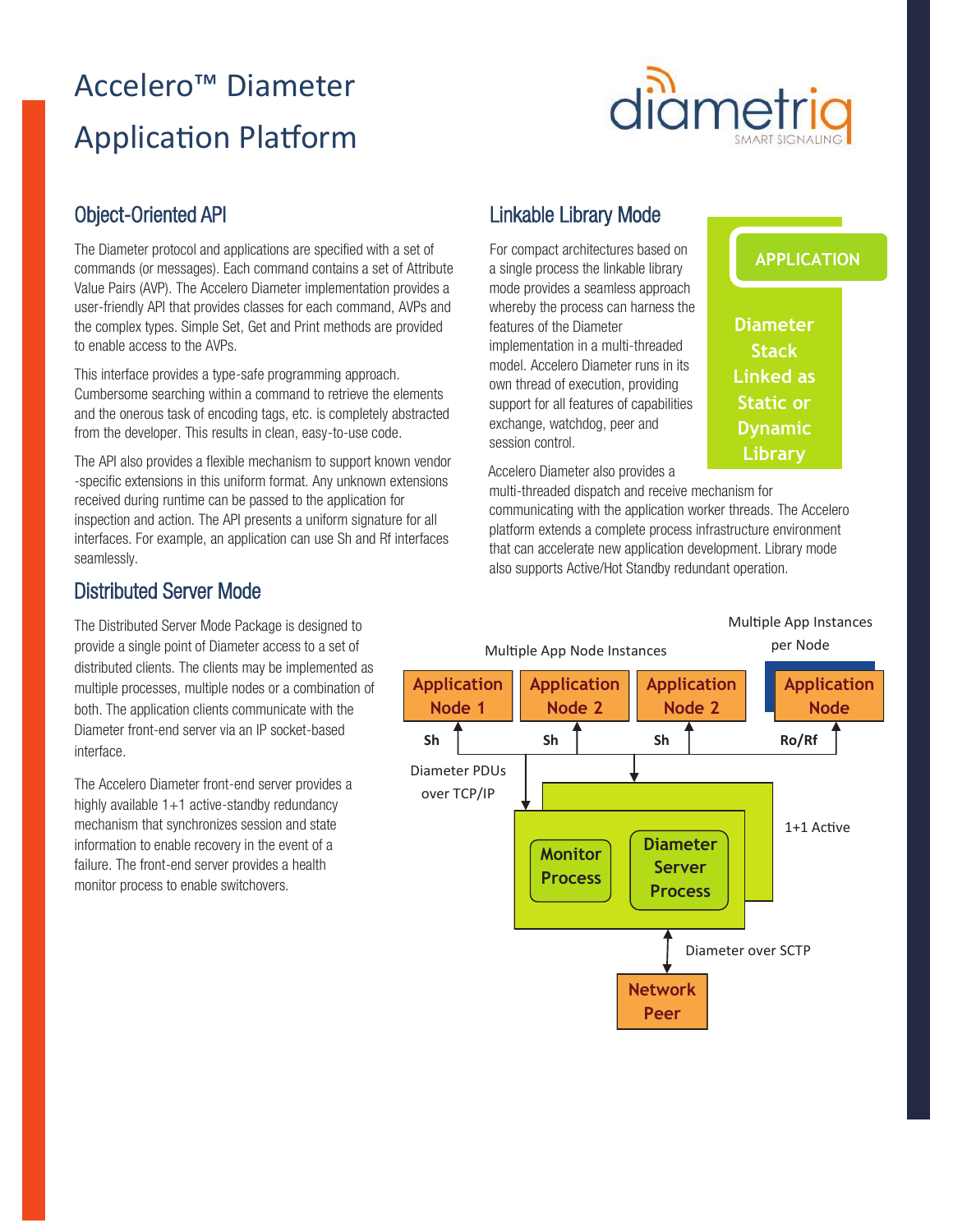## Accelero™ Diameter Platform



#### **Technical Features**

| Product Type                        | Software, Linkable Library Mode or Distributed Server Mode Configurations       |
|-------------------------------------|---------------------------------------------------------------------------------|
| Library Mode                        | Static or Dynamically Linked                                                    |
| <b>Distributed Mode</b>             | Separate Process                                                                |
| Multi-threading Support             | Thread Safe: supports both multi-threaded and single-threaded environments      |
| CPU Support                         | Single processor/Multi processor/32 bit/64 bit                                  |
| Platforms Supported                 | Linux (RedHat ES 4/5, WindRiver PNE)                                            |
|                                     | Solaris-9/10                                                                    |
|                                     | Others available - contact Diametriq                                            |
| Logging and Tracing                 | Dynamic levels of debug                                                         |
|                                     | File-based logs/traces                                                          |
| Development Environment             | C++, Java                                                                       |
|                                     | API-programmer interface                                                        |
|                                     | Demo Applications                                                               |
| <b>IETF Interfaces</b>              |                                                                                 |
| Diameter Base                       | <b>RFC 3588</b>                                                                 |
| Diameter Mobile IPv4 Application    | <b>RFC 4004</b>                                                                 |
| Diameter Network Access Server App  | RFC4005                                                                         |
| Diameter Credit-Control Application | <b>RFC 4006</b>                                                                 |
| Diameter EAP Application            | RFC 4072                                                                        |
| Diameter SIP Application            | <b>RFC 4740</b>                                                                 |
| Diameter Mobile IPv6                | <b>RFC 5447</b>                                                                 |
| <b>3GPP Interfaces</b>              |                                                                                 |
| Ro/Rf: AS to OCS/OFCS               | 32.225 Release 5                                                                |
| Sh/Dh: AS to HSS/SLF                | 29.328/329 Release10                                                            |
| Cx/Dx: CSCF to HSS/SLF              | 29.228/229 Release10                                                            |
| Rx: AS to PCRF                      | 29.214 Release 10                                                               |
| Gx: PCEF to PCRF                    | 29.212 Release 10                                                               |
| Gy: PCEF to OCS                     | 32.251 Release 10                                                               |
| Gz: PCEF to OFCS                    | 32.295 Release 9                                                                |
| Dw/Wa/Wd/Wx/Wm/Wg/Pr: I-WLAN        | 29.234 Release 9                                                                |
| S6a/d: MME/SGSN to HSS              | 29.272 Release 10                                                               |
| S6b/SWa/SWd/SWx/SWm/H2: EPS AAA     | 29.273 Release 10                                                               |
| S9: V-PCRF to H-PCRF                | 29.215 Release 10                                                               |
| <b>3GPP2 Interfaces</b>             |                                                                                 |
| Ro/Rf: AS to OCS/OCFS               | X.S0013-007/8-A Version 1                                                       |
| Sh/Dh: AS to HSS/SLF                | X.S0013-010/11-B Version 1                                                      |
| Cx/Dx: CSCF to HSS/SLF              | X.S0013-005/6-B Version 1                                                       |
| Tx: CSCF to PCRF                    | X.S0013-013-0 Version 1                                                         |
| Ty: AG to PCRF                      | X.S0013-014-0 Version 1                                                         |
| <b>Transport and Security</b>       |                                                                                 |
| Transport: SCTP (or TCP)            | RFC 2960/4960 (Note: SCTP supplied in Linux kernel 2.6 / Solaris 10 and later.) |
| Security: IPSec and TLS             | RFC 4301 and RFC 4346 (Note: Uses OpenSSL and GnuTLS)                           |
| <b>IP V4/V6</b>                     | Uses Linux/Solaris IP                                                           |